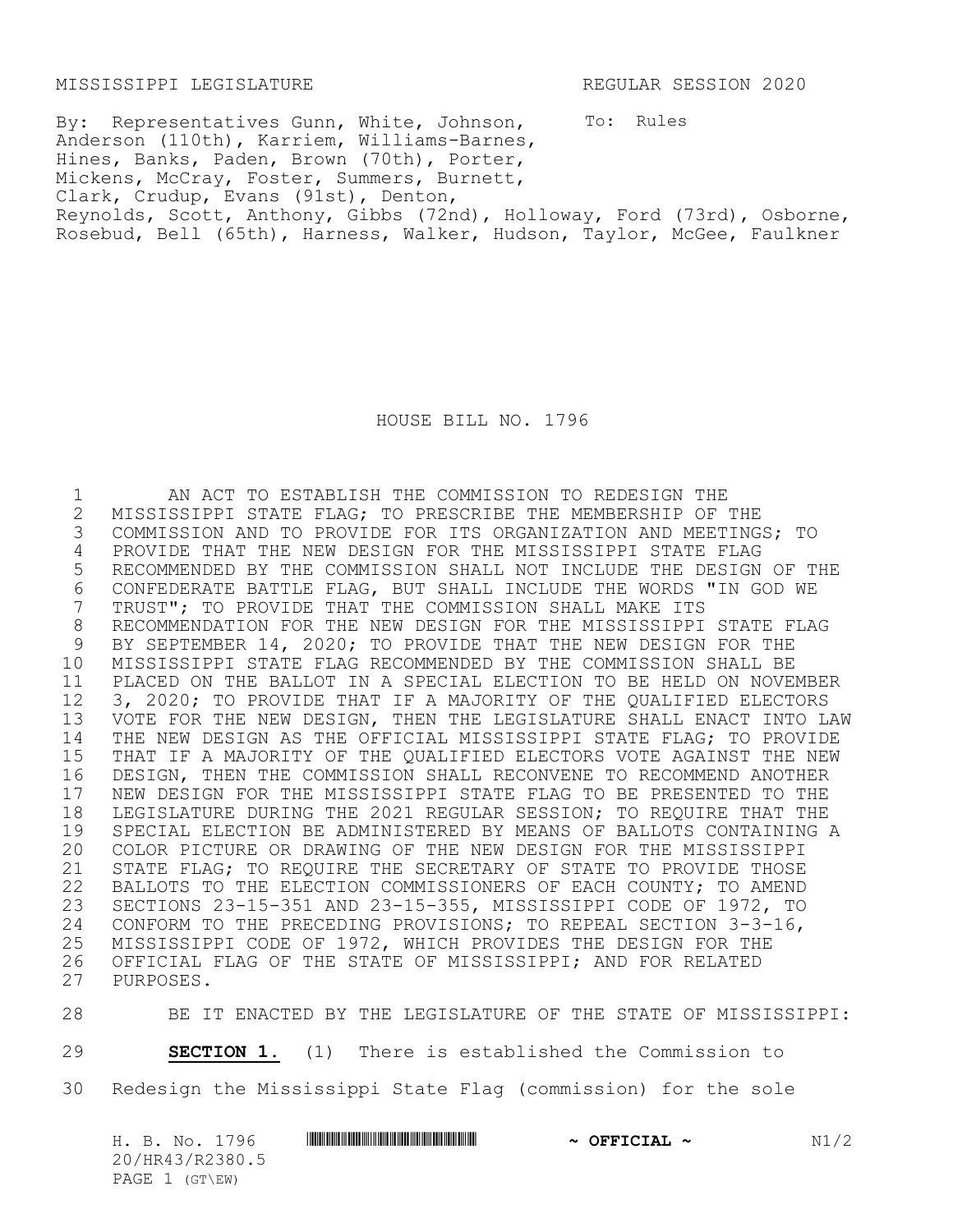purpose of developing, designing and reporting to the Governor and the Legislature its recommendation for the new design for the official Mississippi State Flag not later than September 14, 2020. The new design for the Mississippi State Flag recommended by the commission shall be placed on the ballot in a statewide special election as provided for in Section 2 of this act. The new design for the Mississippi State Flag recommended by the commission shall not include the design of the Confederate Battle Flag, but shall include the words "In God We Trust." The commission is charged with a sensitive and responsible task that it shall conduct in an objective manner. The new design for the Mississippi State Flag shall honor the past while embracing the promise of the future. (2) The Commission to Redesign the Mississippi State Flag shall consist of nine (9) members, to be appointed as follows: (a) Three (3) members appointed by the Speaker of the House; (b) Three (3) members appointed by the Lieutenant Governor; (c) Three (3) members appointed by the Governor, to include: (i) A representative from the Mississippi Economic Council; (ii) A representative from the Mississippi Arts Commission;

H. B. No. 1796 \*HR43/R2380.5\* **~ OFFICIAL ~** 20/HR43/R2380.5 PAGE 2 (GT\EW)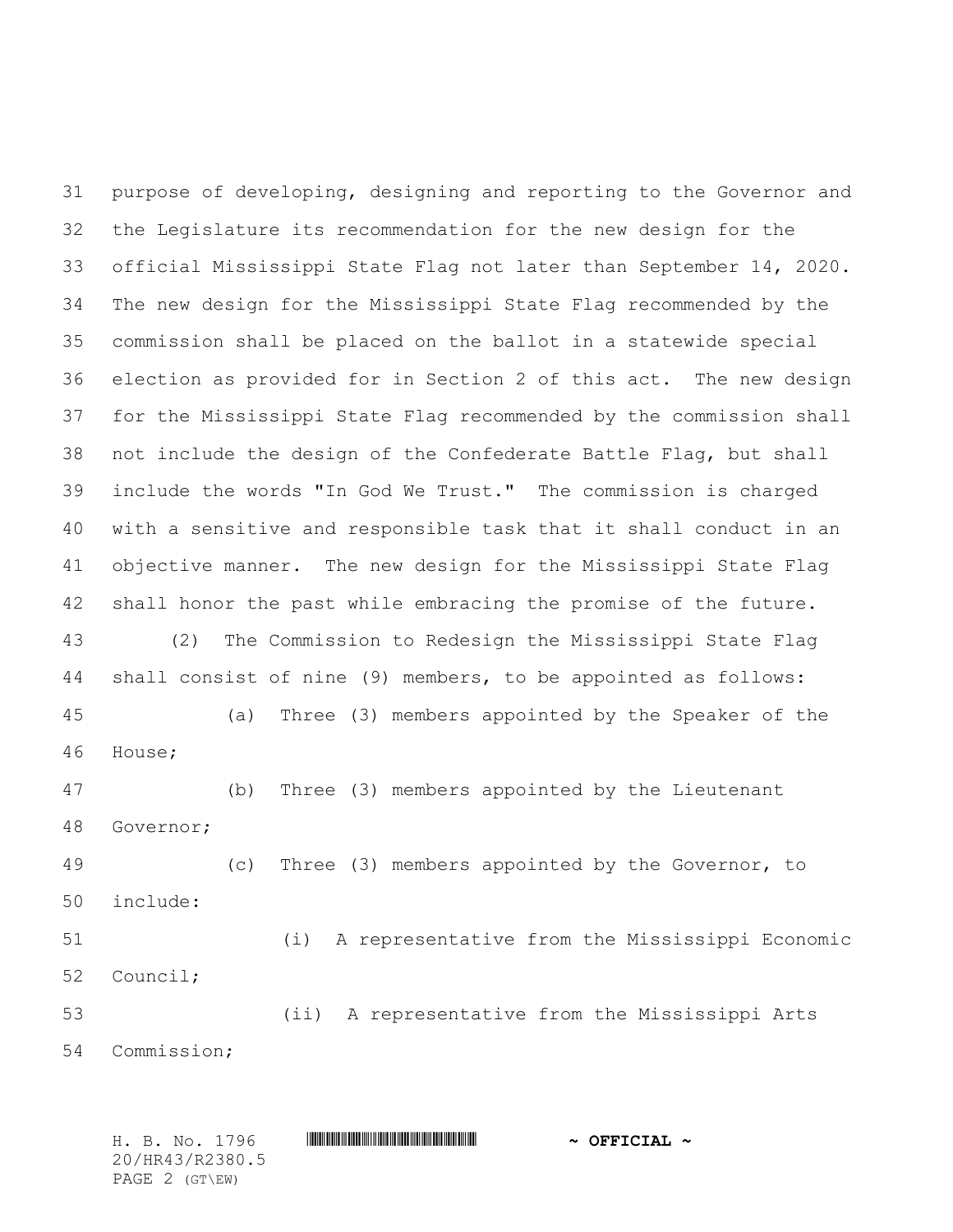(iii) A representative from the Board of Trustees of the Mississippi Department of Archives and History.

 All appointments to the commission shall be made not later than July 15, 2020. The chair of the commission shall be chosen by majority vote of the members of the commission. The commission shall meet as soon as practicable after the appointments have been made upon the joint call of the Speaker and the Lieutenant Governor, and shall organize for business. A majority vote of the members of the commission shall be required for the adoption of any reports and recommendations. The Mississippi Department of Archives and History shall provide meeting space and clerical support for the operation of the commission.

 (3) The commission shall have the following functions and duties:

 (a) To hold regular public meetings when and where it sees fit;

 (b) To receive written public comments in a manner and 72 under the terms and conditions as it sees fit;

 (c) To collect, examine and consider all information that it determines may be helpful in making a recommendation for the new design for the Mississippi State Flag;

 (d) To consult with experts, representatives of organizations and associations, and others, as it sees fit, whose knowledge or expertise may assist the commission in making its recommendation;

H. B. No. 1796 \*HR43/R2380.5\* **~ OFFICIAL ~** 20/HR43/R2380.5 PAGE 3 (GT\EW)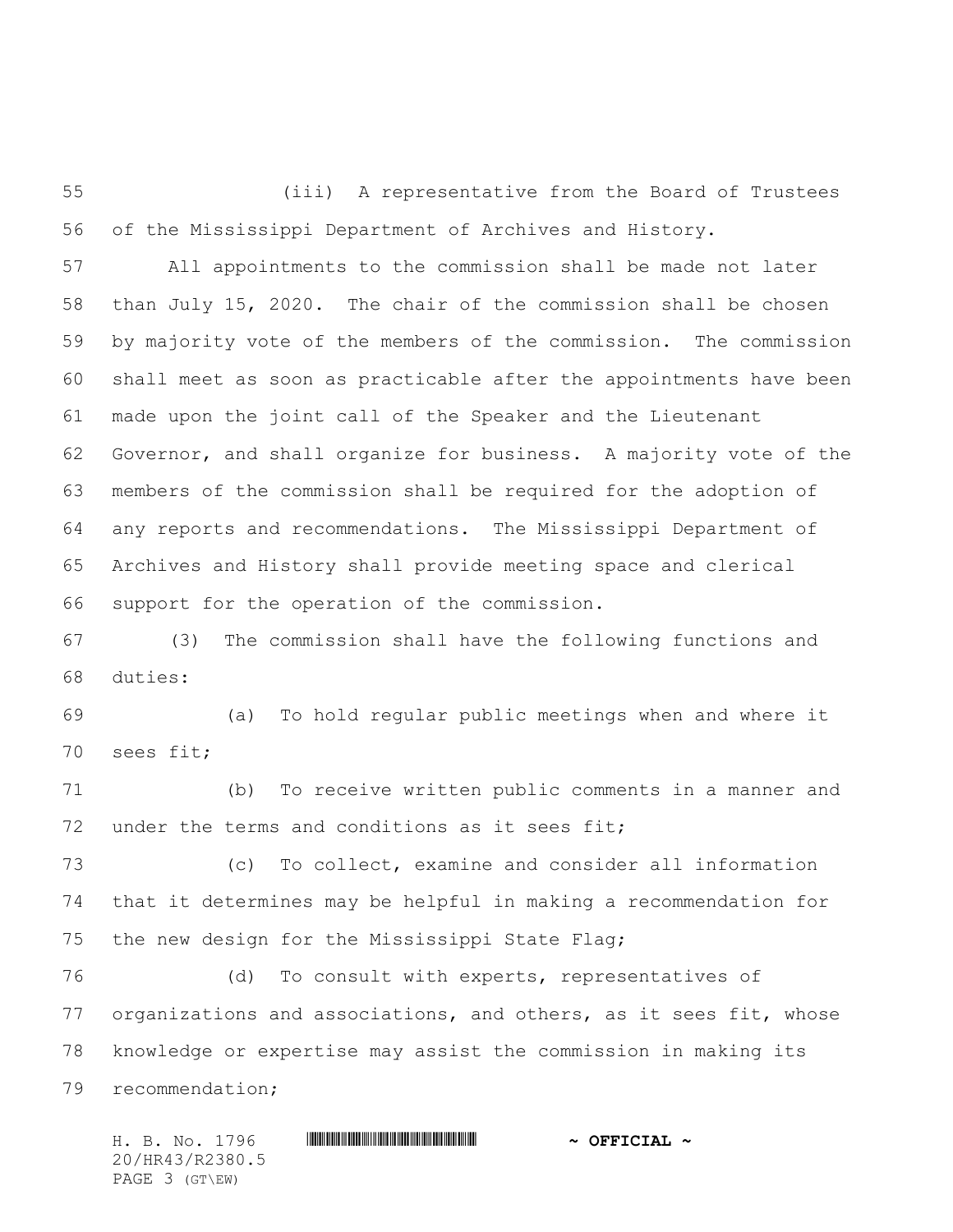(e) To make any inquiries and conduct any business that may assist the commission in developing the new design for the Mississippi State Flag; however, the new design for the Mississippi State Flag recommended by the commission shall not include the design of the Confederate Battle Flag, but shall include the words "In God We Trust";

86 (f) Keep minutes of its meetings, and make those 87 minutes available to the public; and

 (g) To make a written recommendation for the new design for the official Mississippi State Flag, which shall be presented to the Governor and the Legislature not later than September 14, 2020.

 (4) Members of the commission shall receive no compensation for their service on the commission, but may receive reimbursement for mileage and actual expenses as provided in Section 25-3-41, to the extent that funds are available for that purpose.

 **SECTION 2.** (1) There shall be a statewide special election for the purpose of determining whether the new design for the Mississippi State Flag recommended by the commission shall be the design for the official Mississippi State Flag. The special election shall be held on Tuesday, November 3, 2020, and shall be conducted in the same manner as general elections are held. The question put before the voters at the special election shall read on the ballots as follows:

H. B. No. 1796 \*HR43/R2380.5\* **~ OFFICIAL ~** 20/HR43/R2380.5 PAGE 4 (GT\EW)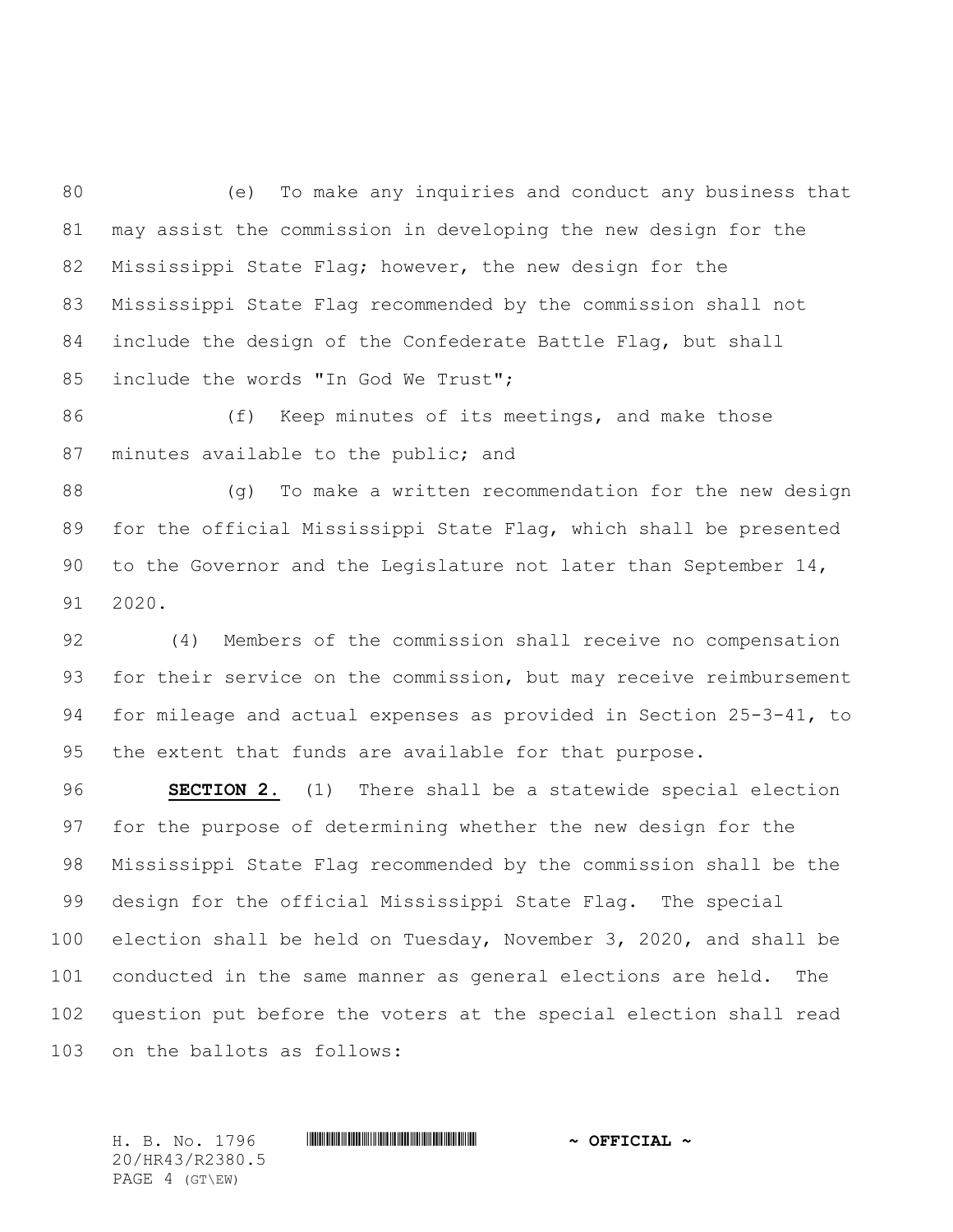**"PLEASE VOTE 'YES' OR 'NO' ON WHETHER THE FOLLOWING DESIGN SHALL BE THE OFFICIAL MISSISSIPPI STATE FLAG 'YES':\_\_\_\_\_\_\_\_\_ 'NO':\_\_\_\_\_\_\_\_\_"**

 The qualified electors may indicate their preference on the line following the answer that they prefer.

 If a majority of the qualified electors voting on the question in the special election vote "Yes," then the Legislature shall enact into law the new design as the official Mississippi State Flag during the next regular session of the Legislature after the election.

 (2) If a majority of the qualified electors voting on the question in the special election vote "No," then the commission shall reconvene to perform the functions described in Section 1 of this act. The commission shall make its recommendation for another new design for the official Mississippi State Flag, which shall be presented to the Governor and the Legislature during the next regular session of the Legislature after the election. The new design for the Mississippi State Flag recommended by the commission shall be placed on the ballot in a statewide special election for the purpose of allowing the qualified electors to determine whether the new design recommended by the commission shall be the design for the official Mississippi State Flag. The special election shall be held on the first Tuesday after the first Monday in November of the year in which the commission presents its recommendation to the Legislature, and shall be

H. B. No. 1796 \*HR43/R2380.5\* **~ OFFICIAL ~** 20/HR43/R2380.5 PAGE 5 (GT\EW)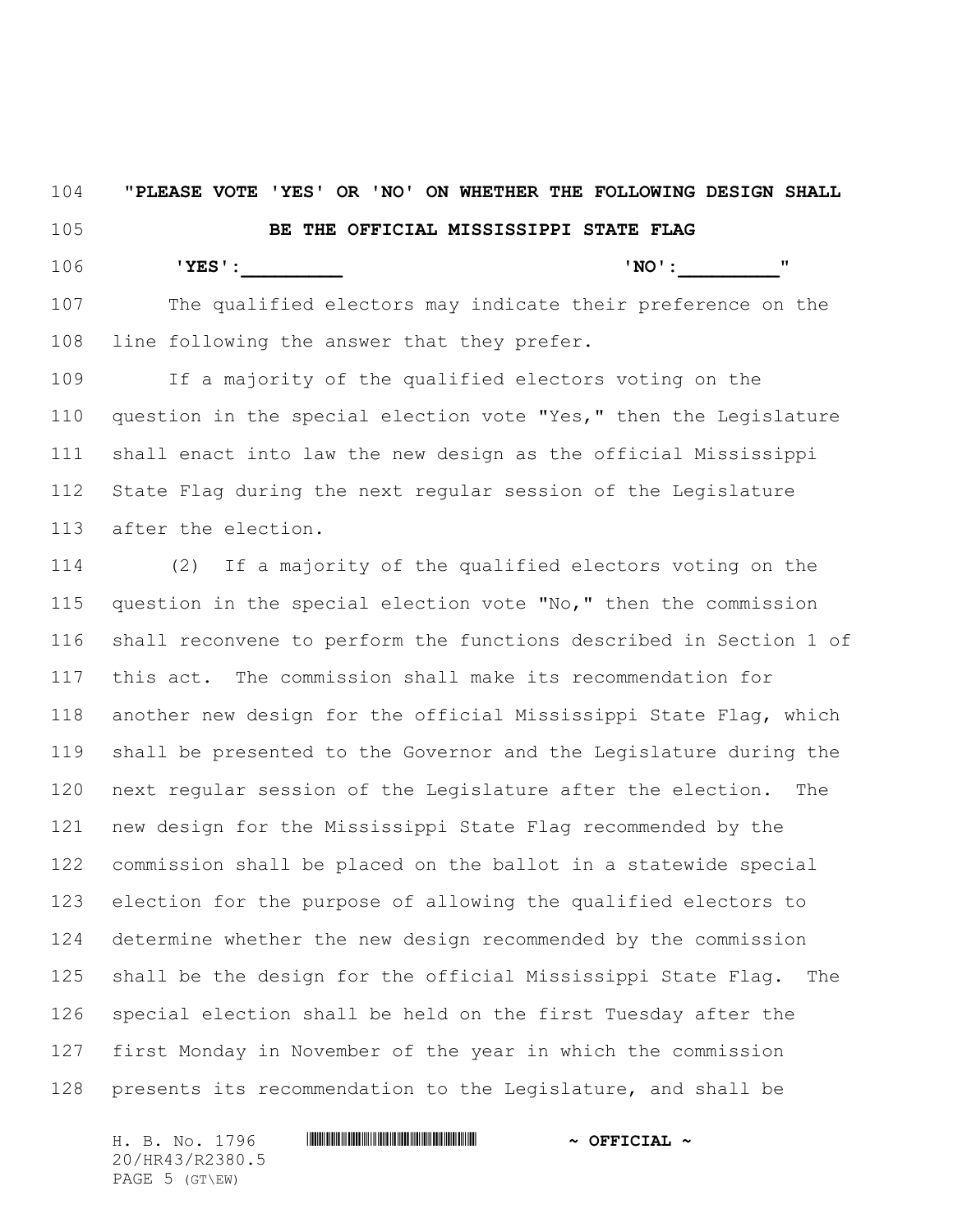conducted in the same manner as general elections are held. The question on the ballot shall be the same question as provided in subsection (1) of this section, and the results of the election shall determine which of the procedures described in this section shall be followed in the future in determining the new design for the official Mississippi State Flag.

 (3) The statewide special election for voting on the new design for the official Mississippi State Flag shall be administered by means of ballots containing a uniform representation of the new design for the Mississippi State Flag recommended by the commission, which shall be provided by the Secretary of State to the election commissioners of each county. 141 The Secretary of State shall determine whether, in each county, it would be more efficient to administer the election by paper ballots, voting machines, electronic voting systems, optical mark reading equipment or other mechanized equipment. The method used in each county shall be as uniform as practicable when compared to 146 any other county in which the same method is used. In any event, the Secretary of State shall include a color picture or drawing of the new design for the Mississippi State Flag on all ballots provided for in this section. The Secretary of State is authorized to enter into any necessary contracts for providing the required color picture or drawing of the new design for the Mississippi State Flag on all ballots in all counties of this state. The costs incurred in providing the ballots that are

20/HR43/R2380.5 PAGE 6 (GT\EW)

## H. B. No. 1796 \*HR43/R2380.5\* **~ OFFICIAL ~**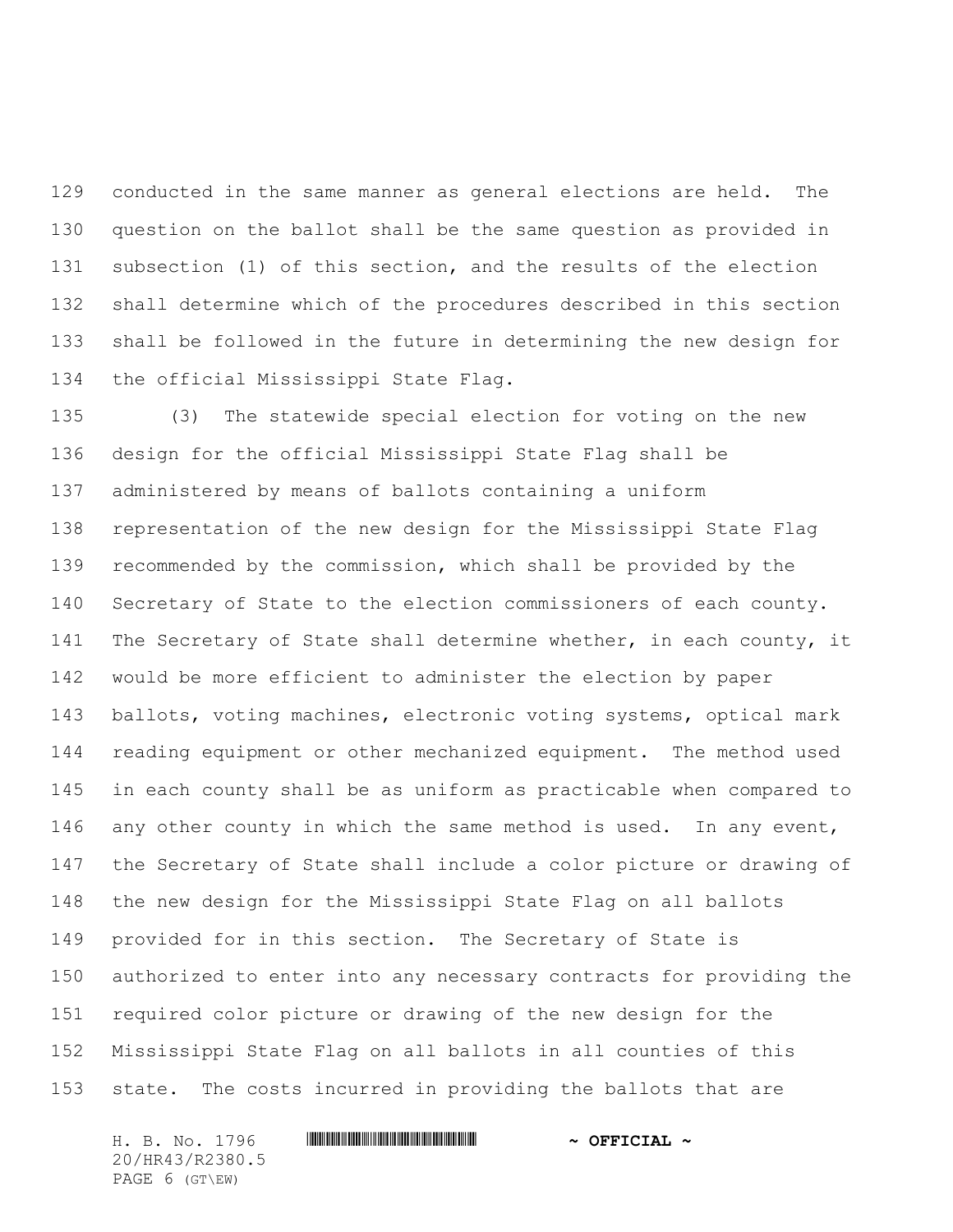required to include a color picture or drawing of the new design for the Mississippi State Flag shall be borne by the State of Mississippi, and the Legislature shall appropriate the funds necessary for this purpose. All other costs associated with the holding of the statewide special election shall be borne by each individual county.

 (4) The county election commissioners shall transmit to the 161 Secretary of State, in the same manner as the vote for state officers is transmitted, a statement of the total number of votes cast in the statewide special election for voting on the new design for the official Mississippi State Flag. The Secretary of State shall tabulate those returns and certify the results to the Governor and to each house of the Legislature.

 **SECTION 3.** Section 23-15-351, Mississippi Code of 1972, is amended as follows:

 23-15-351. It shall be the duty of the chair of the election commission of each county to have printed all necessary ballots for use in elections, except ballots in municipal elections which shall be printed as herein provided by the authorities of the respective municipalities; and the election commissioner shall cause the official ballot to be printed by a printer sworn to keep the ballots secret under the penalties prescribed by law. The printer shall deliver to the election commissioners for holding elections, a certificate of the number of ballots printed for each precinct, and shall not print any additional ballots, except on

20/HR43/R2380.5 PAGE 7 (GT\EW)

H. B. No. 1796 \*HR43/R2380.5\* **~ OFFICIAL ~**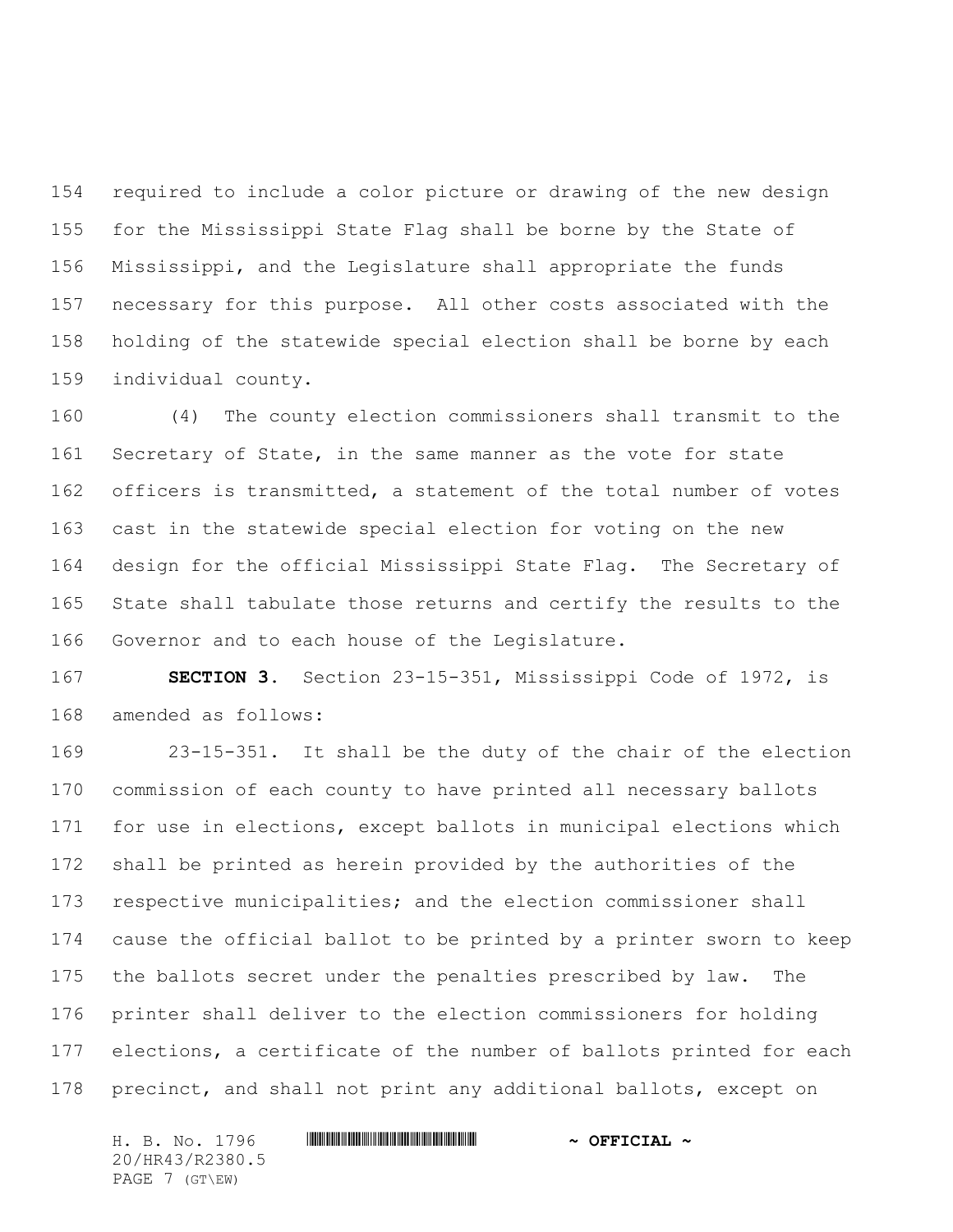instruction of proper election commissioners; and failure to

observe either of these requirements shall be a misdemeanor.

In the case of a statewide special election on the new design

for the official Mississippi State Flag provided for in Section 2

of this act, the provisions of this article regarding the printing

and distribution of the official ballots shall be governed by the

provisions of Section 2(3) of this act.

 **SECTION 4.** Section 23-15-355, Mississippi Code of 1972, is amended as follows:

 23-15-355. Ballots in all elections shall be printed and distributed at public expense and shall be known as "official ballots." The expense of printing the ballots shall be paid out 191 of the county treasury, except that in municipal elections such expenses shall be paid by the respective cities, towns and villages.

 In the case of a statewide special election on the new design for the official Mississippi State Flag provided for in Section 2 196 of this act, the provisions of this section regarding payment of the expenses of printing the official ballots shall be governed by the provisions of Section 2(3) of this act.

 **SECTION 5.** Section 3-3-16, Mississippi Code of 1972, which provides the design for the official flag of the State of Mississippi, is repealed.

 **SECTION 6.** Upon the effective date of this act, the Department of Archives and History shall immediately develop a

H. B. No. 1796 \*HR43/R2380.5\* **~ OFFICIAL ~** 20/HR43/R2380.5 PAGE 8 (GT\EW)